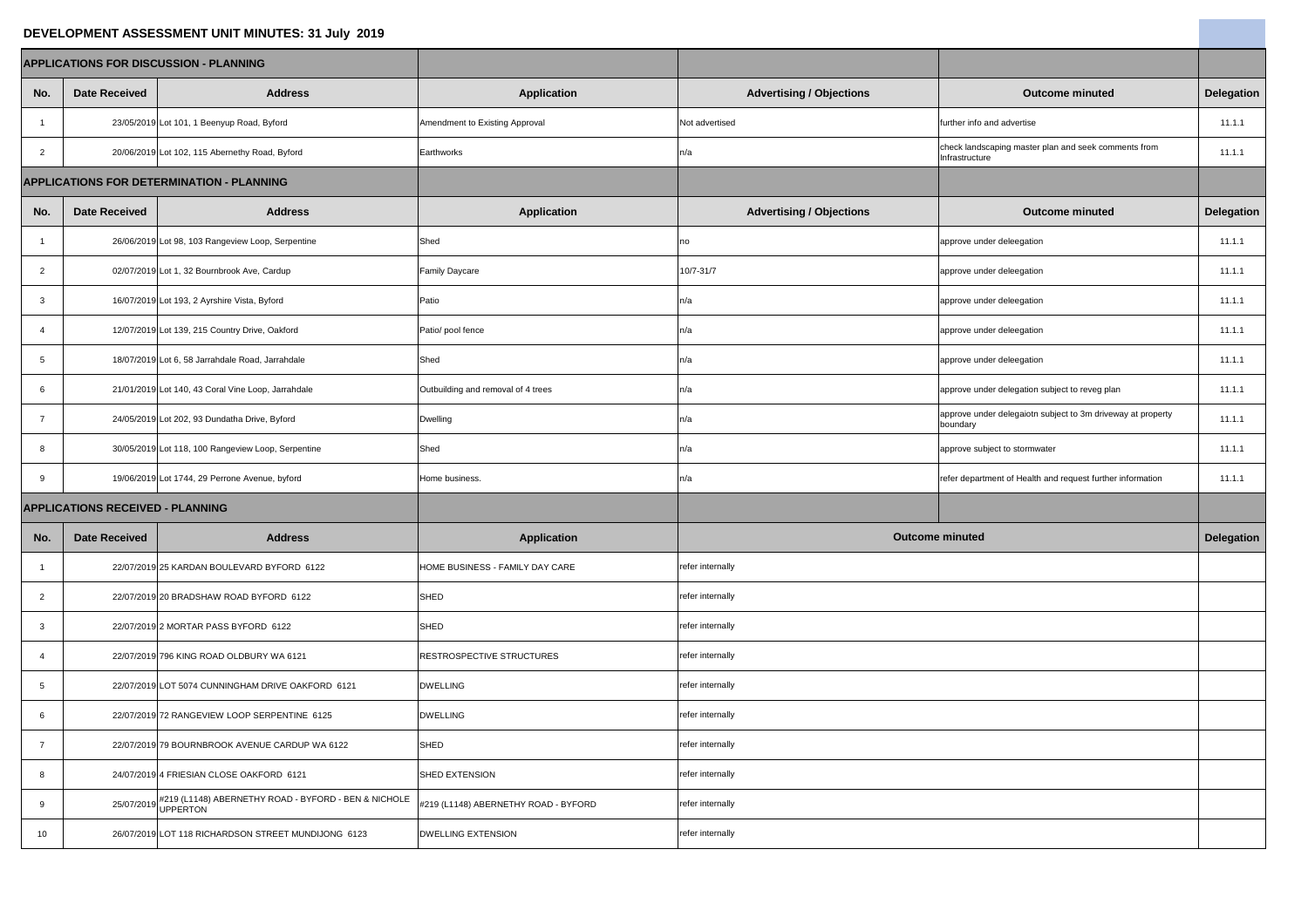| <b>BUILDING APPLICATIONS RECEIVED</b> |                      |                  |                                          |                                    |                                    |                   |
|---------------------------------------|----------------------|------------------|------------------------------------------|------------------------------------|------------------------------------|-------------------|
| No.                                   | <b>Date Received</b> | Owner            | <b>Address 1</b>                         | <b>Address 2</b>                   | <b>Application</b>                 | <b>Delegation</b> |
|                                       | 22/07/2019           |                  | 131 ABERNETHY ROAD                       | BYFORD 6122                        | SWIMMING POOL AND BARRIER          | 2.1.1             |
| $\overline{2}$                        | 22/07/2019           |                  | 3 OBSIDIAN WAY                           | BYFORD 6122                        | PATIO                              | 2.1.1             |
| $\mathbf{3}$                          | 22/07/2019           |                  | 189 LEFROY STREET                        | SERPENTINE 6125                    | SHED                               | 2.1.1             |
| $\overline{4}$                        | 22/07/2019           |                  | 18 GIBSON TOP                            | OAKFORD WA 6121                    | <b>ALTERATIONS AND ADDITIONS</b>   | 2.1.1             |
| $5\overline{)}$                       | 22/07/2019           |                  | 560 ORTON ROAD                           | OLDBURY 6121                       | SHED EXTENSION                     | 2.1.1             |
| 6                                     | 23/07/2019           |                  | 44 QUADRANT PARKWAY                      | BYFORD 6122                        | SINGLE STOREY RESIDENTIAL DWELLING | 2.1.1             |
| $\overline{7}$                        | 23/07/2019           |                  | 5 VANCE ROAD                             | BYFORD WA 6122                     | PATIO                              | 2.1.1             |
| 8                                     | 23/07/2019           |                  | 79 BOURNBROOK AVENUE                     | CARDUP WA 6122                     | SHED                               | 2.1.1             |
| 9                                     | 23/07/2019           |                  | 2 MORTAR PASS                            | BYFORD 6122                        | SHED                               | 2.1.1             |
| 10                                    | 24/07/2019           |                  | 17 CARROLL LANE                          | BYFORD WA 6122                     | SINGLE STOREY RESIDENTIAL DWELLING | 2.1.1             |
| 11                                    | 24/07/2019           |                  | 2 WOOLGA ROAD                            | SERPENTINE 6125                    | SINGLE STOREY RESIDENTIAL DWELLING | 2.1.1             |
| 12                                    | 24/07/2019           |                  | 12 MARESFIELD WAY                        | CARDUP WA 6122                     | SHED                               | 2.1.1             |
| 13                                    | 25/07/2019           |                  | 4 FRIESIAN CLOSE                         | OAKFORD 6121                       | SHED EXTENSION                     | 2.1.1             |
| 14                                    | 26/07/2019           |                  | 41 COLESBROOK DRIVE                      | BYFORD WA 6122                     | SINGLE STOREY RESIDENTIAL DWELLING | 2.1.1             |
| <b>BUILDING PERMIT DETERMINATIONS</b> |                      |                  |                                          |                                    |                                    |                   |
| No.                                   | <b>Date Approved</b> | <b>Applicant</b> | <b>Address</b>                           | Proposal                           | <b>Recommended minuted</b>         | <b>Delegation</b> |
|                                       | 22/07/2019           |                  | 41 RIVOSE CRESCENT DARLING DOWNS WA 6122 | <b>DWELLING</b>                    | APPROVED UNDER DELEGATED AUTHORITY | 2.1.1             |
| $\overline{2}$                        | 22/07/2019           |                  | 7 SCARPVIEW DRIVE SERPENTINE 6125        | <b>BELOW GROUND SWIMMING POOL</b>  | APPROVED UNDER DELEGATED AUTHORITY | 2.1.1             |
| $\mathbf{3}$                          | 22/07/2019           |                  | 85 KALYANG LOOP BYFORD WA 6122           | PATIO AND CARPORT                  | APPROVED UNDER DELEGATED AUTHORITY | 2.1.1             |
| $\overline{A}$                        | 22/07/2019           |                  | 63 RIVOSE CRESCENT DARLING DOWNS WA 6122 | <b>BELOW GROUND SWIMMING POOL</b>  | APPROVED UNDER DELEGATED AUTHORITY | 2.1.1             |
| 5                                     | 22/07/2019           |                  | 82 DALRAY COURT DARLING DOWNS 6122       | SINGLE STOREY RESIDENTIAL DWELLING | APPROVED UNDER DELEGATED AUTHORITY | 2.1.1             |
| 6                                     | 22/07/2019           |                  | 4 WARRINGTON ROAD BYFORD 6122            | CHILDCARE FACILITY                 | APPROVED UNDER DELEGATED AUTHORITY | 2.1.1             |
| $\overline{7}$                        | 22/07/2019           |                  | 65 CAVANAGH CLOSE CARDUP WA 6122         | PATIO                              | APPROVED UNDER DELEGATED AUTHORITY | 2.1.1             |
|                                       | 22/07/2019           |                  | 18 GRANFELL WAY BYFORD WA 6122           | <b>PATIO</b>                       | APPROVED UNDER DELEGATED AUTHORITY | 2.1.1             |
| 9                                     | 22/07/2019           |                  | 73 STOCKMANS CLOSE OAKFORD 6121          | <b>CARPORT</b>                     | APPROVED UNDER DELEGATED AUTHORITY | 2.1.1             |
| 10                                    | 22/07/2019           |                  | 112 ALEXANDER ROAD BYFORD 6122           | PATIO                              | APPROVED UNDER DELEGATED AUTHORITY | 2.1.1             |
| 11                                    | 22/07/2019           |                  | 30 SOLDIERS ROAD BYFORD WA 6122          | <b>SHED</b>                        | APPROVED UNDER DELEGATED AUTHORITY | 2.1.1             |